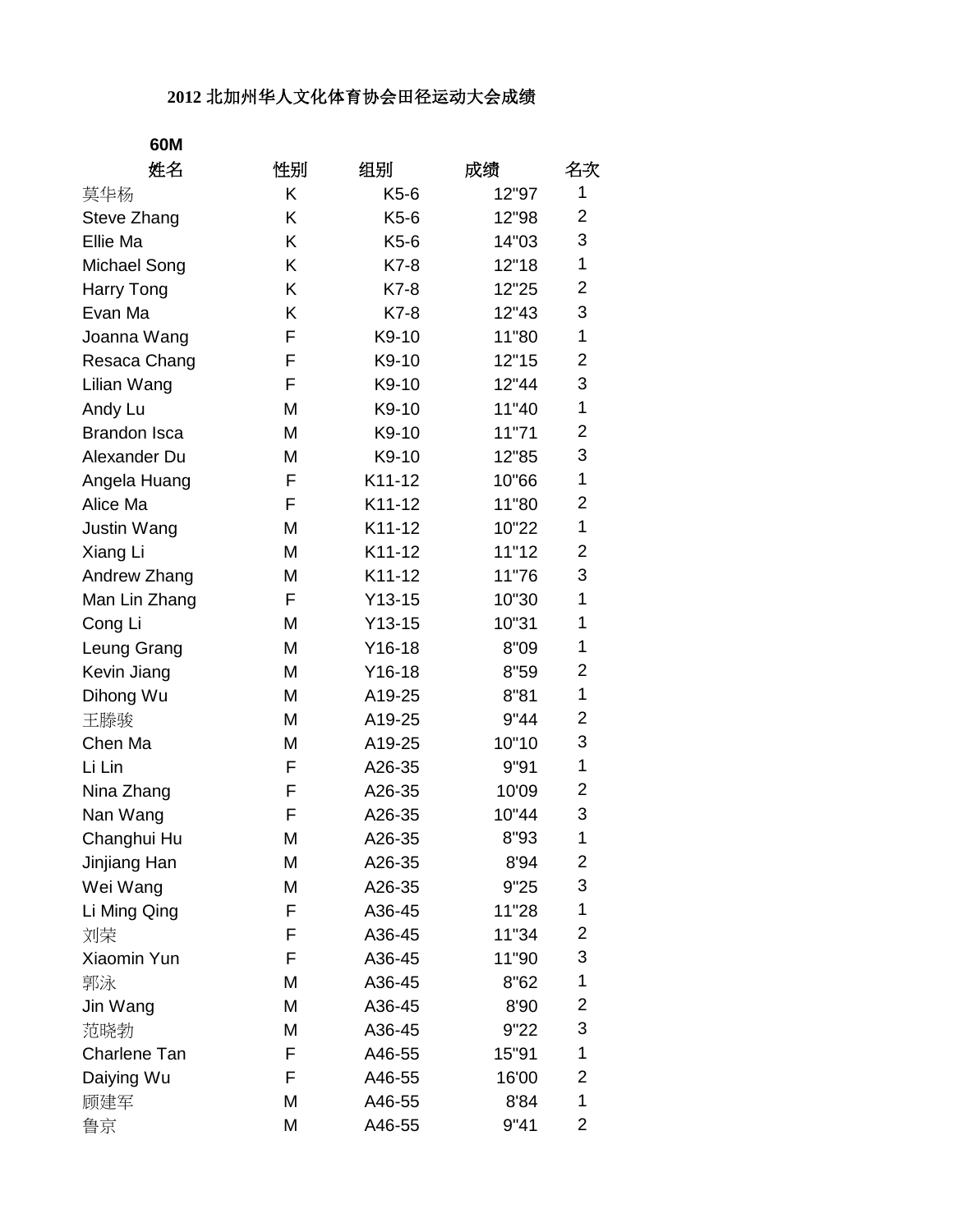| Tony Zhang         | Μ | A46-55   | 9'53  | 3              |
|--------------------|---|----------|-------|----------------|
| Jian Zhang         | Μ | A56-65   | 10"31 | 1              |
| Kit Woo            | M | A56-65   | 10"56 | 2              |
| Wen Juan Chen      | F | $A66+$   | 16"31 | 1              |
| 姜雪琴                | F | $A66+$   | 16"70 | 2              |
| 王淑珍                | F | $A66+$   | 27"37 | 3              |
| 古正夫                | M | $A66+$   | 11"69 | 1              |
| 曲利民                | M | $A66+$   | 12'94 | 2              |
| 100M               |   |          |       |                |
| 莫华杨                | Κ | $K5-6$   | 18"99 | 1              |
| Steve Zhang        | Κ | K5-6     | 19"28 | 2              |
| <b>Winston Xu</b>  | Κ | K5-6     | 20"24 | 3              |
| Harry Tong         | Κ | K7-8     | 18"03 | 1              |
| Michael Song       | Κ | K7-8     | 18"06 | 2              |
| 马格非                | K | K7-8     | 18"15 | 3              |
| Joanna Wang        | F | K9-10    | 17"13 | 1              |
| Claire Li          | F | K9-10    | 17"72 | $\overline{c}$ |
| Rebecca Chang      | F | K9-10    | 18"03 | 3              |
| Andy Lu            | M | K9-10    | 16"60 | 1              |
| Jie Shang          | M | K9-10    | 16"75 | 2              |
| <b>Richard Hu</b>  | М | K9-10    | 16"97 | 3              |
| Angela Huang       | F | K11-12   | 15"37 | 1              |
| Jingyu Zhang       | M | K11-12   | 15"22 | 1              |
| 杨博渊                | M | K11-12   | 15"42 | 2              |
| <b>Justin Wang</b> | Μ | K11-12   | 15"69 | 3              |
| Sophia Li          | F | $Y13-15$ | 15"06 | 1              |
| Man Lin Zhang      | F | $Y13-15$ | 15"12 | 2              |
| 周宇翔                | M | $Y13-15$ | 13"09 | 1              |
| Cong Li            | Μ | $Y13-15$ | 14"91 | 2              |
| Craig Leung        | М | $Y16-18$ | 12"07 | 1              |
| 郭朝文                | M | $Y16-18$ | 12"72 | 2              |
| Kevin Jiang        | M | $Y16-18$ | 13"03 | 3              |
| 王滕骏                | M | Y19-25   | 13"53 | 1              |
| Chen Ma            | М | Y19-25   | 13"91 | 2              |
| Li Lin             | F | A26-35   | 14"54 | 1              |
| 张梦若                | F | A26-35   | 15"50 | 2              |
| 李艳                 | F | A26-35   | 15"72 | 3              |
| Changhui Hu        | M | A26-35   | 12"97 | 1              |
| Haoran Wu          | Μ | A26-35   | 13"38 | 2              |
| 曲继东                | M | A26-35   | 13"53 | 3              |
| 薛冰                 | F | A36-45   | 16"41 | 1              |
| Xiaomin Yun        | F | A36-45   | 17"00 | 2              |
| Qing Zhao          | F | A36-45   | 17"23 | 3              |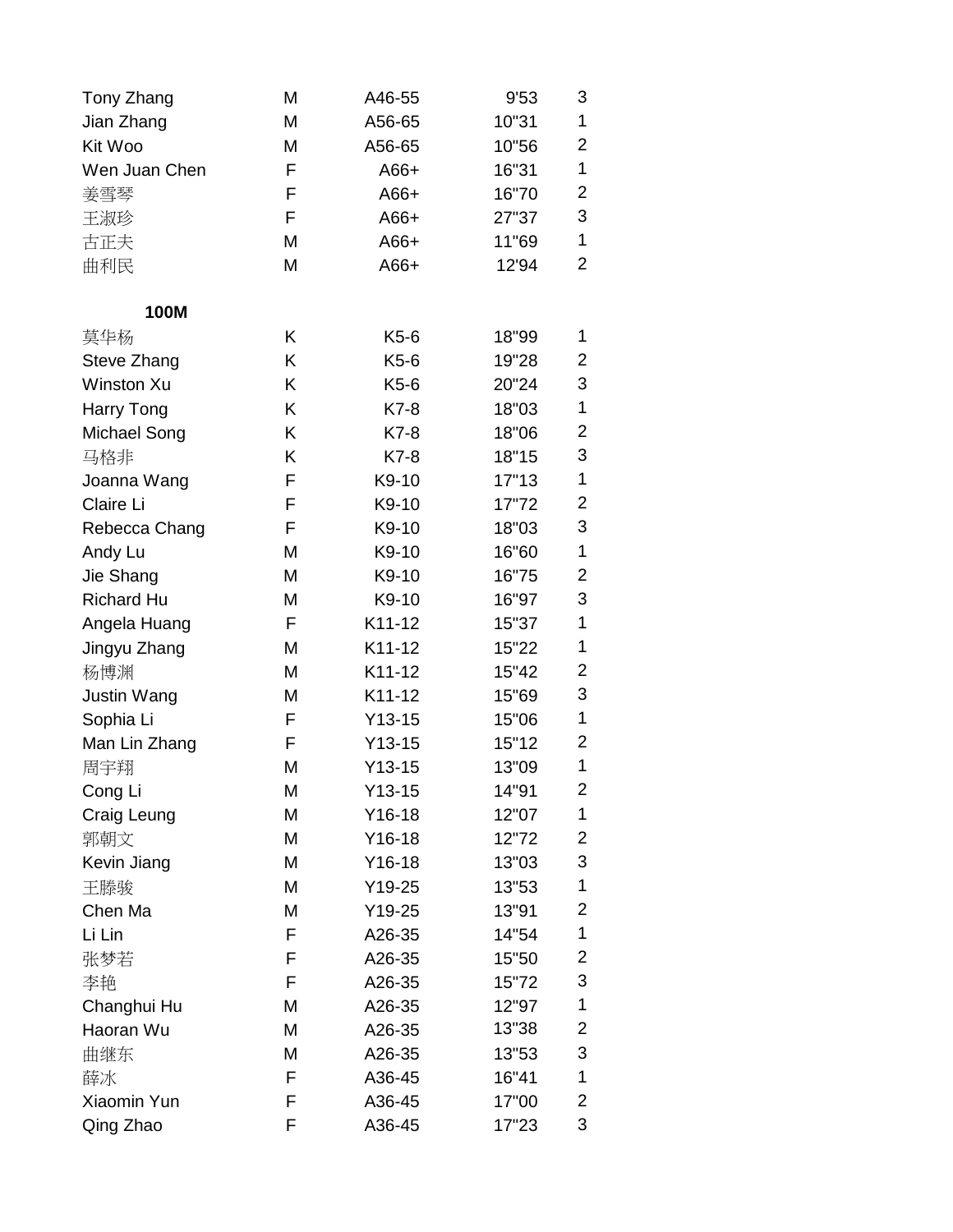| 郭泳                 | M | A36-45   | 12"22 | 1 |
|--------------------|---|----------|-------|---|
| Jin Wang           | M | A36-45   | 12"50 | 2 |
| 范晓勃                | M | A36-45   | 13"03 | 3 |
| Daiying Wu         | F | A46-55   | 19"43 | 1 |
| Jianjun Gu         | M | A46-55   | 12"50 | 1 |
| Sean Lewis         | M | A46-55   | 13"59 | 2 |
| Tony Zhang         | M | A46-55   | 13"67 | 3 |
| Zepeng Peng        | F | A56-65   | 18"15 | 1 |
| 厉琮健                | M | A56-65   | 12"72 | 1 |
| 姜雪琴                | F | A66+     | 18"15 | 1 |
| 曲利民                | M | $A66+$   | 19"84 | 1 |
| <b>200M</b>        |   |          |       |   |
| Alex tong          | Κ | K5-6     | 43"53 | 1 |
| William Wang       | Κ | K5-6     | 43"58 | 2 |
| <b>Winston Xu</b>  | K | K5-6     | 44"31 | 3 |
| Michael Song       | Κ | K7-8     | 39"81 | 1 |
| Harry Tong         | Κ | K7-8     | 42"70 | 2 |
| Gavin Huang        | Κ | K7-8     | 42"95 | 3 |
| Rebecca Chang      | F | K9-10    | 38"72 | 1 |
| Jacgudine Zhang    | F | K9-10    | 40"98 | 2 |
| Gabriel Li         | M | K9-10    | 36"09 | 1 |
| Andy Lu            | M | K9-10    | 36"38 | 2 |
| <b>Richard Hu</b>  | M | K9-10    | 38"81 | 3 |
| <b>Bonnie Chu</b>  | F | K11-12   | 38"87 | 1 |
| Leo Tong           | M | K11-12   | 33"15 | 1 |
| <b>Brandon Liu</b> | M | K11-12   | 33"40 | 2 |
| Joseph Chang       | M | K11-12   | 34"91 | 3 |
| Sophia Li          | F | $Y13-15$ | 30"94 | 1 |
| Man Lin Zhang      | F | $Y13-15$ | 31"50 | 2 |
| Frank Zhou         | M | $Y13-15$ | 26"75 | 1 |
| 郭朝文                | Μ | $Y16-18$ | 28"00 | 1 |
| Muge Wang          | F | A19-25   | 42"16 | 1 |
| Jeffrey Freund     | M | A19-25   | 27"50 | 1 |
| 王滕骏                | M | A19-25   | 27"88 | 2 |
| Romn Chen          | M | A26-35   | 28"78 | 1 |
| 何柏基                | M | A26-35   | 37"41 | 2 |
| 李思铭                | M | A26-35   | 44"28 | 3 |
| Xiaomin Yun        | F | A36-45   | 40"22 | 1 |
| Liqun Sun          | F | A36-45   | 41"62 | 2 |
| 张雷                 | M | A36-45   | 28"31 | 1 |
| 黄宇飞                | M | A36-45   | 31"00 | 2 |
| Sean Lewis         | M | A46-55   | 29"91 | 1 |
| 马玉海                | M | A46-55   | 30"35 | 2 |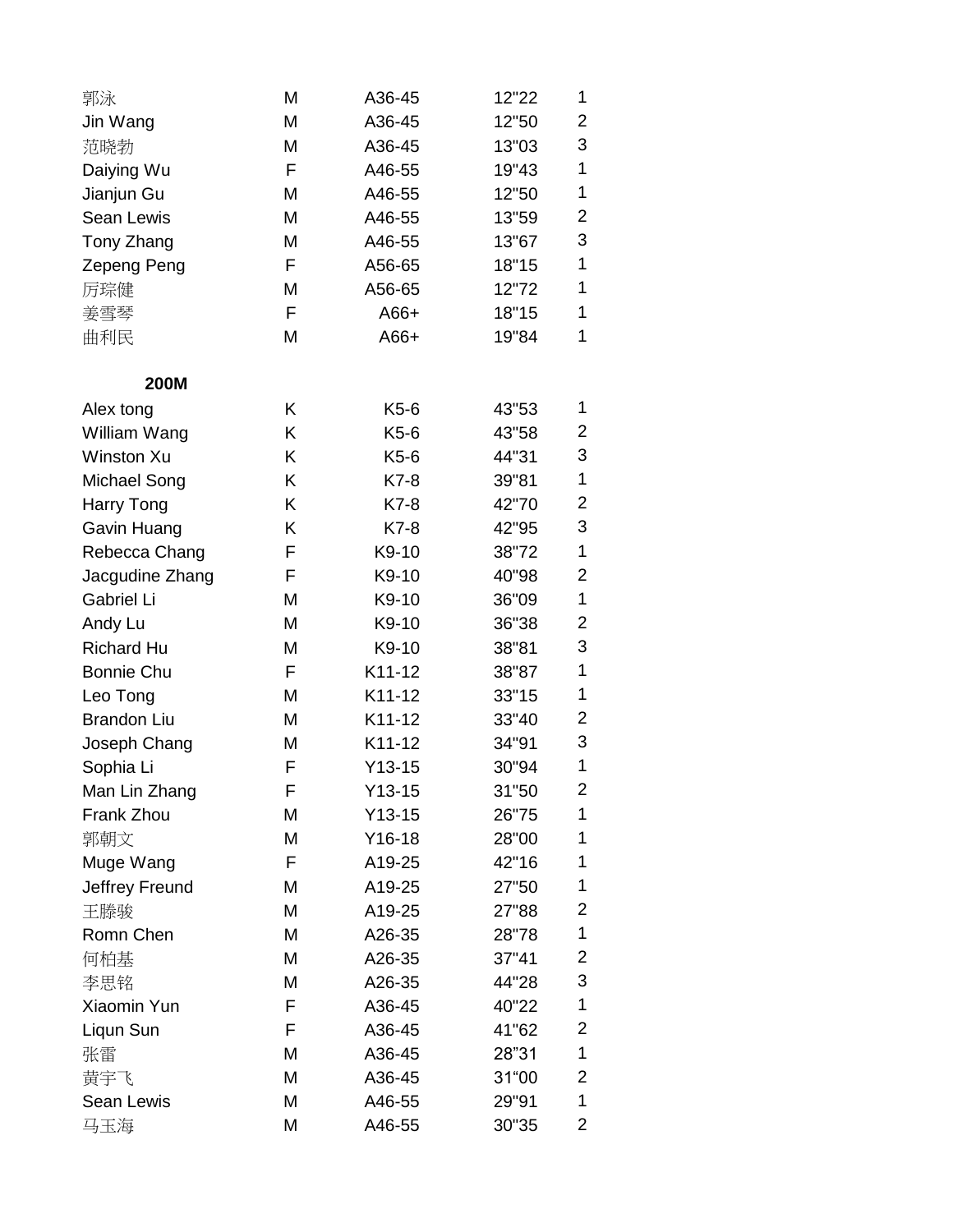| Wenbo Wang          | Μ | A46-55   | 31"81    | 3              |
|---------------------|---|----------|----------|----------------|
| 厉琮健                 | M | A56-65   | 27"68    | 1              |
| Jian Zhang          | M | A56-65   | 32"45    | $\overline{2}$ |
| 古正夫                 | M | $A66+$   | 42"54    | 1              |
| Guan Jie Yao        | M | $A66+$   | 48"54    | $\overline{2}$ |
|                     |   |          |          |                |
| 400M                |   |          |          |                |
| Winston Xu          | K | $K5-6$   | 1'43"00  | 1              |
| Olivia Xu           | K | K5-6     | 1'54"10  | 2              |
| 李柳欣                 | Κ | K7-8     | 1'24"34  | 1              |
| 马格非                 | Κ | K7-8     | 1'27"12  | 2              |
| 李欣晴                 | K | K7-8     | 1'30"47  | 3              |
| Clarissa Wang       | F | K9-10    | 1'31"10  | 1              |
| Jaoqueline Zhang    | F | K9-10    | 1'31"11  | $\overline{2}$ |
| Andy Lu             | M | K9-10    | 1'21"44  | 1              |
| <b>Bonnie Chu</b>   | F | K11-12   | 1'19"83  | 1              |
| Jingyu Zhang        | M | K11-12   | 1'16"16  | 1              |
| Gabriel Li          | M | K11-12   | 1'16"62  | $\overline{c}$ |
| <b>Brandon Liu</b>  | M | K11-12   | 1'17"15  | 3              |
| 张曼琳                 | F | $Y13-15$ | 1'17"50  | 1              |
| 周宇翔                 | M | $Y13-15$ | 58"06    | 1              |
| Nicholas Cai        | M | $Y13-15$ | 58"65    | 2              |
| Jinyi Li            | M | $Y16-18$ | 1'01"00  | 1              |
| 王滕骏                 | M | A19-25   | 1'01"06  | 1              |
| <b>Jeff Freund</b>  | M | A19-25   | 1'02"82  | 2              |
| 戴敏雅                 | F | A26-35   | 1'16"97  | 1              |
| Summer Fu           | F | A26-35   | 1'16"97  | 2              |
| 何柏基                 | M | A26-35   | 1'08"97  | 1              |
| 李思铭                 | M | A26-35   | 1'09"84  | $\overline{2}$ |
| 韩近强                 | М | A26-35   | 1'14''34 | 3              |
| Mingqing Li         | F | A36-45   | 1'25"06  | 1              |
| Yuzhen Li           | F | A36-45   | 1'34"47  | 2              |
| 张雷                  | M | A36-45   | 1'05"15  | 1              |
| 张红兵                 | M | A36-45   | 1'08"40  | 2              |
| 黄宇飞                 | Μ | A36-45   | 1'09"50  | 3              |
| Bo Zhao             | F | A46-55   | 1'30"59  | 1              |
| <b>Charleue Tan</b> | F | A46-55   | 1'40"22  | $\overline{c}$ |
| 徐玲                  | F | A46-55   | 1'48"50  | 3              |
| 万勇兵                 | M | A46-55   | 1'06"37  | 1              |
| 马玉海                 | M | A46-55   | 1'06"53  | 2              |
| Sean Leuis          | Μ | A46-55   | 1'10"00  | 3              |
| 厉琮健                 | Μ | A56-65   | 1'02"10  | 1              |
| 张健                  | Μ | A56-65   | 1'21"18  | 2              |
| Qingfeng Ma         | M | A66+     | 2'17''13 | 1              |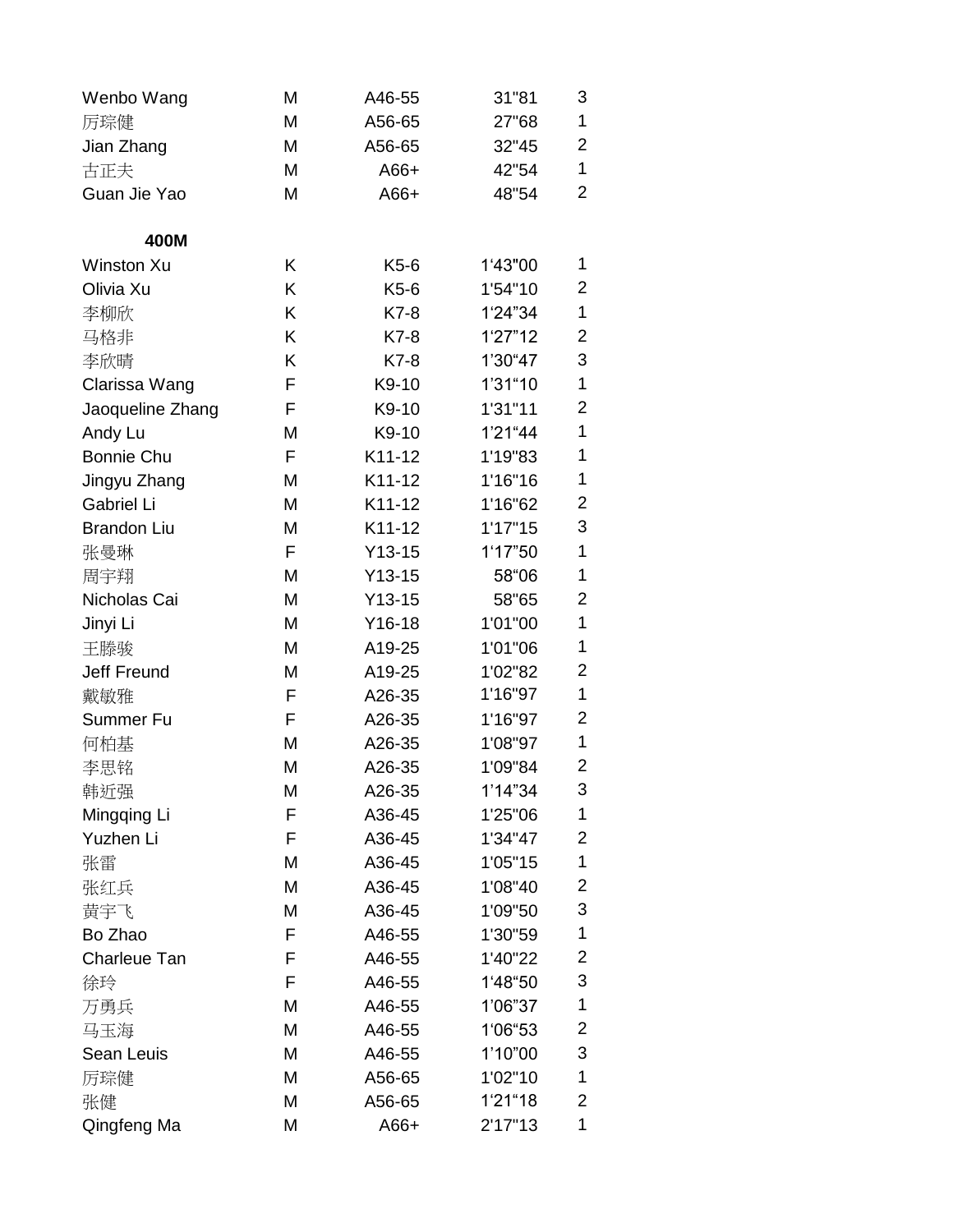| 800M              |   |          |          |                |
|-------------------|---|----------|----------|----------------|
| Raphael Li        | K | K7-8     | 3'40"06  | 1              |
| 李抑                | F | K9-10    | 3'20"06  | 1              |
| <b>Bonnie Chu</b> | F | K11-12   | 3'04"41  | 1              |
| Kaiwen Li         | M | K11-12   | 3'00"85  | 1              |
| Tong Leo          | М | K11-12   | 3'19"07  | 2              |
| Zhimin Yang       | F | $Y13-15$ | 2'49"84  | 1              |
| Bryan Chu         | M | $Y13-15$ | 2'25"87  | 1              |
| <b>Justin Wei</b> | М | $Y13-15$ | 2'41"46  | $\overline{2}$ |
| Jiayi Li          | М | $Y13-15$ | 2'43"22  | 3              |
| 戴敏雅               | F | A26-35   | 3'27"28  | 1              |
| 何柏基               | M | A26-35   | 2'44"75  | 1              |
| Weihua Guan       | М | A26-35   | 2'56"28  | $\overline{2}$ |
| Qiong Tian        | M | A26-35   | 3'06"56  | 3              |
| 黄健涛               | М | A36-45   | 2'29"34  | 1              |
| Shuang Li         | M | A36-45   | 2'55"81  | $\overline{2}$ |
| 万勇兵               | M | A46-55   | 2'46"37  | 1              |
| 李兆伟               | M | A56-65   | 3'04"66  | 1              |
| Qingfeng Ma       | M | $A66+$   | 5'00"00  | 1              |
| 1500M             |   |          |          |                |
| Nicholas Cao      | М | $Y13-15$ | 6'52"63  | 1              |
| 杨之敏               | F | $Y16-18$ | 7'58"00  | 1              |
| Bryan Chu         | M | $Y16-18$ | 6'30"25  | 1              |
| Andrew Zhang      | M | $Y16-18$ | 8'15"00  | $\overline{2}$ |
| 戴敏雅               | F | A26-35   | 6'36"03  | 1              |
| 白晓莉               | F | A26-35   | 6'45"00  | $\overline{2}$ |
| Summer Fu         | F | A26-35   | 6'47"06  | 3              |
| 何柏基               | M | A26-35   | 5'23"31  | 1              |
| 李思铭               | M | A26-35   | 6'13"88  | 2              |
| 张宇                | М | A26-35   | 6'14"50  | 3              |
| 王蓓                | F | A36-45   | 9'08"35  | 1              |
| Liqun Sun         | F | A36-45   | 9'49"13  | 2              |
| 黄健涛               | М | A36-45   | 5'06"66  | 1              |
| Dong Yan          | F | A46-55   | 12'58"50 | 1              |
| Yanning Zhang     | M | A46-55   | 5'43"53  | 1              |
| Yongbing Wan      | M | A46-55   | 5'45"06  | 2              |
| Peter Chan        | Μ | A46-55   | 6'37"15  | 3              |
| 李兆伟               | M | A56-65   | 6'16"82  | 1              |
| Jiqu Li           | M | A56-65   | 6'44"25  | 2              |
| 3000M             |   |          |          |                |
| Jeffrey Freund    | Μ | A19-25   | 14'42"94 | 1              |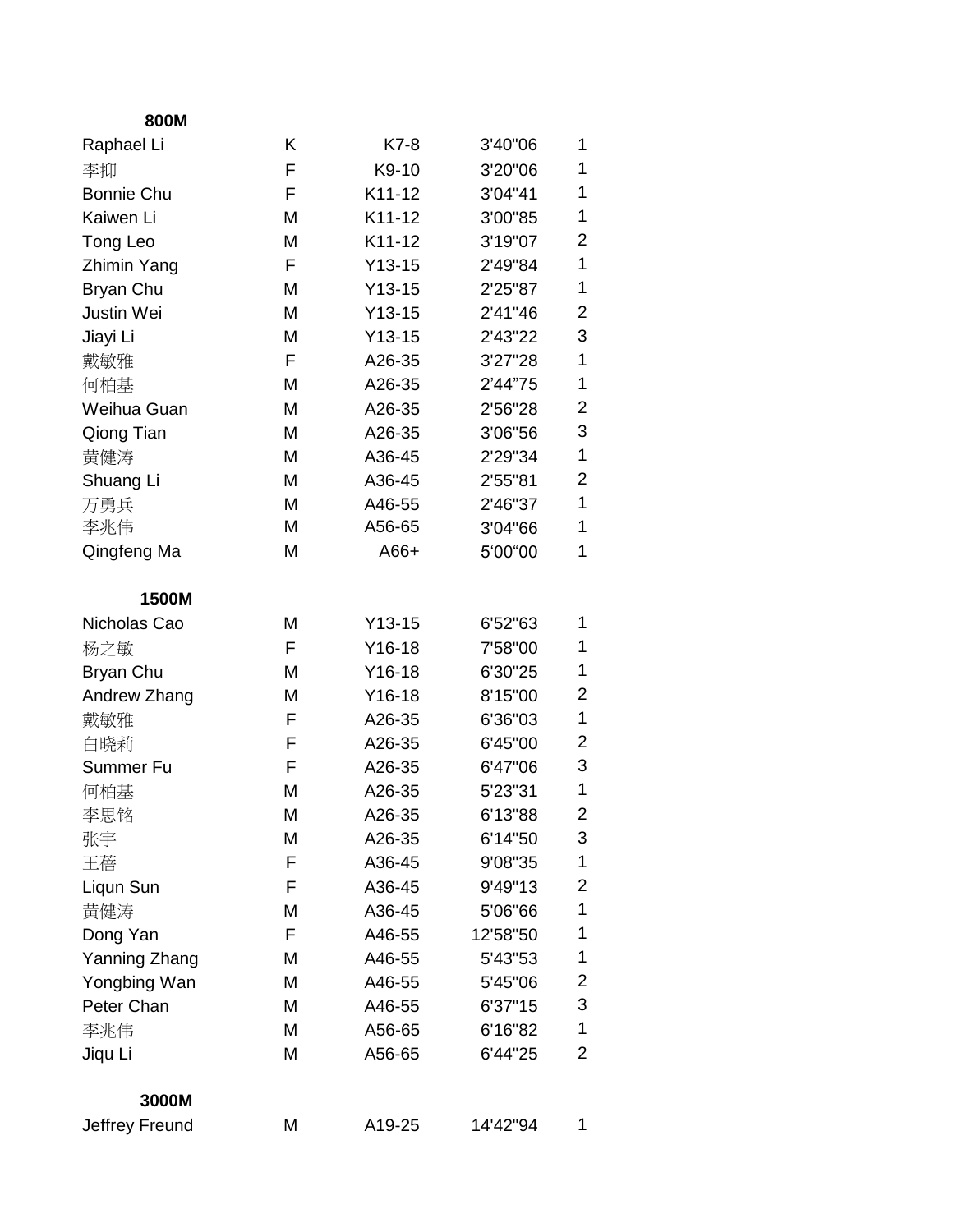| 戴敏雅                 | F | A26-35   | 13'26"01 | 1 |
|---------------------|---|----------|----------|---|
| 白晓莉                 | F | A26-35   | 13'34"91 | 2 |
| 何柏基                 | M | A26-35   | 12'02"87 | 1 |
| 陈昊                  | M | A26-35   | 12'18"25 | 2 |
| 张宇                  | M | A26-35   | 12'56"19 | 3 |
| 黃健涛                 | M | A36-45   | 11'29"84 | 1 |
| Michael Wu          | M | A36-45   | 14'32"35 | 2 |
| 李同双                 | Μ | A46-55   | 13'38"27 | 1 |
| Peter Chang         | M | A46-55   | 14'56"63 | 2 |
| <b>High Jump</b>    |   |          |          |   |
| Ren Chao            | M | A19-25   | 1.82M    | 1 |
| Dihung Wu           | M | A19-25   | 1.50M    | 2 |
| Nina Zhang          | F | A26-35   | 1.34M    | 1 |
| Wei Wang            | Μ | A26-35   | 1.35M    | 1 |
| Huan Li             | F | A36-45   | 1.32M    | 1 |
| Bing Wang           | M | A36-45   | 1.55M    | 1 |
| 郭泳                  | M | A36-45   | 1.50M    | 2 |
| 鲁京                  | M | A46-55   | 1.45M    | 1 |
| Dong Xu Dong        | M | A46-55   | 1.25M    | 2 |
| 张丹彤                 | M | A46-55   | 1.00M    | 3 |
| Long Jump           |   |          |          |   |
| Alan Guo            | M | K7-8     | 2.22M    | 1 |
| <b>Brandon Wang</b> | M | K7-8     | 1.80M    | 2 |
| Angela Du           | M | K7-8     | 1.52M    | 3 |
| <b>Brandon Isla</b> | M | K9-10    | 2.66M    | 1 |
| Kevin Li            | M | K11-12   | 3.53M    | 1 |
| 罗家驰                 | M | $Y13-15$ | 3.94M    | 1 |
| 王滕骏                 | М | A19-25   | 4.35M    | 1 |
| Mengron Zhang       | F | A26-35   | 4.12M    | 1 |
| Nina Zhang          | F | A26-35   | 4.01M    | 2 |
| Bring Li            | F | A26-35   | 3.35M    | 3 |
| Chenghua Hu         | M | A26-35   | 4.79M    | 1 |
| 曲继东                 | M | A26-35   | 4.77M    | 2 |
| Nich Hung           | M | A26-35   | 4.54M    | 3 |
| 祝莉                  | F | A36-45   | 3.85M    | 1 |
| 谷嵘                  | F | A36-45   | 3.39M    | 2 |
| Zhai Zoe            | F | A36-45   | 3.35M    | 3 |
| Jin Wang            | M | A36-45   | 4.96M    | 1 |
| 宋犀云                 | M | A36-45   | 4.93M    | 2 |
| 过泳                  | M | A36-45   | 4.79M    | 3 |
| 顾建军                 | M | A46-55   | 5.14M    | 1 |
| William Li          | M | A46-55   | 4.62M    | 2 |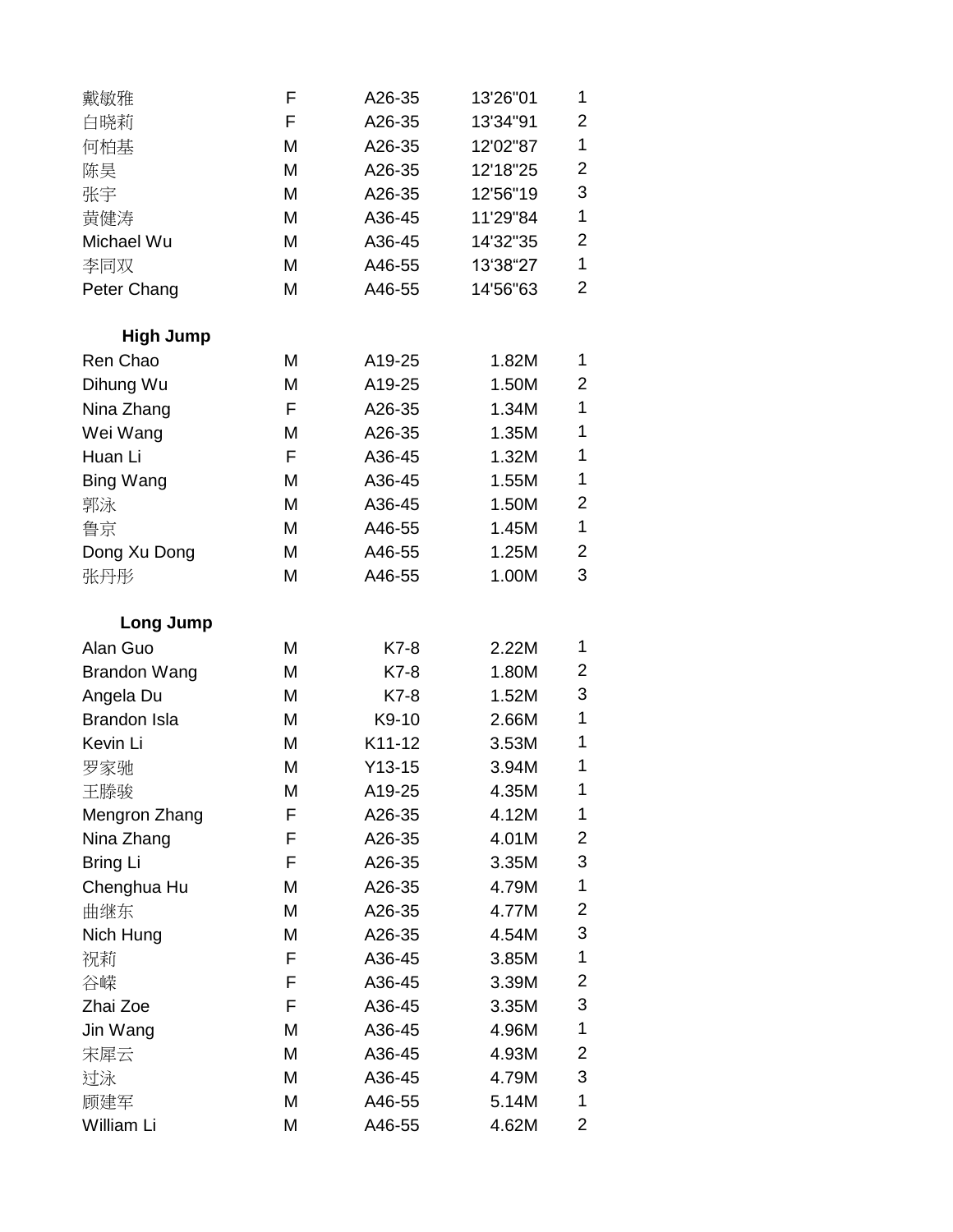| 胡冠杰                | M | A46-55   | 3.45M   | 3                       |
|--------------------|---|----------|---------|-------------------------|
| 曲利民                | M | $A66+$   | 3.15M   | 1                       |
| 古正夫                | M | $A66+$   | 2.73M   | $\overline{2}$          |
| <b>Triple Jump</b> |   |          |         |                         |
| Joshua Huang       | M | $Y16-18$ | 8.75M   | 1                       |
| 王滕骏                | M | A19-25   | 10.04M  | 1                       |
| 马晨                 | M | A19-25   | 8.68M   | 2                       |
| Chang Hui Hu       | F | A26-35   | 9.31M   | 1                       |
| Nieh Huan Ching    | F | A26-35   | 9.06M   | $\overline{2}$          |
| 曲继东                | M | A26-35   | 8.97M   | 1                       |
| 黄健涛                | M | A36-45   | 9.46M   | 1                       |
| 黄宇飞                | M | A36-45   | 9.05M   | 2                       |
| 鲁京                 | M | A46-55   | 9.88M   | 1                       |
| 黄来强                | M | A46-55   | 8.75M   | $\overline{2}$          |
| <b>Shot Put</b>    |   |          |         |                         |
| Joshua Huang       | M | $Y16-18$ | 11.61M  | 1                       |
| 王滕骏                | M | A19-25   | 11.38M  | 1                       |
| <b>Bill Hong</b>   | М | A19-25   | 7.81M   | $\overline{2}$          |
| Nina Zhang         | F | A26-35   | 8.14M   | 1                       |
| 曲继东                | M | A26-35   | 9.85M   | 1                       |
| 祝莉                 | F | A36-45   | 8.36M   | 1                       |
| 欧俊丽                | F | A36-45   | 7.29M   | 2                       |
| Liqun Sun          | F | A36-45   | 6.51M   | 3                       |
| 周英                 | M | A36-45   | 11.50M  | 1                       |
| Shuang Li          | M | A36-45   | 9.64M   | $\overline{\mathbf{c}}$ |
| Peng Xie           | M | A36-45   | 9.18M   | 3                       |
| Xingzhen Ge        | F | A46-55   | 5.44M   | 1                       |
| 张岚                 | F | A46-55   | 4.41M   | 2                       |
| <b>Xudong Dong</b> | M | A46-55   | 11.72M  | 1                       |
| Daniel he          | M | A46-55   | 11.30M  | $\overline{\mathbf{c}}$ |
| 鲁京                 | M | A46-55   | 11.00M  | 3                       |
| Jiai Li            | M | A56-65   | 8.90M   | 1                       |
| 胡光宇                | M | A56-65   | 7.35M   | 2                       |
| 姜雪琴                | F | A66+     | 4.99M   | 1                       |
| 曲利民                | M | A66+     | 8.80M   | 1                       |
| 薛新国                | M | $A66+$   | 8.07M   | 2                       |
| 4x100M Relay       |   |          |         |                         |
| 清华                 | F | K7-8     | 1'22"44 | 2                       |
| 清华                 | M | $Y19-25$ | 55"75   | 1                       |
| 山友                 | M | $Y19-25$ | 1'03"16 | $\overline{c}$          |
| 清华                 | F | A26-35   | 1'00"19 | 1                       |